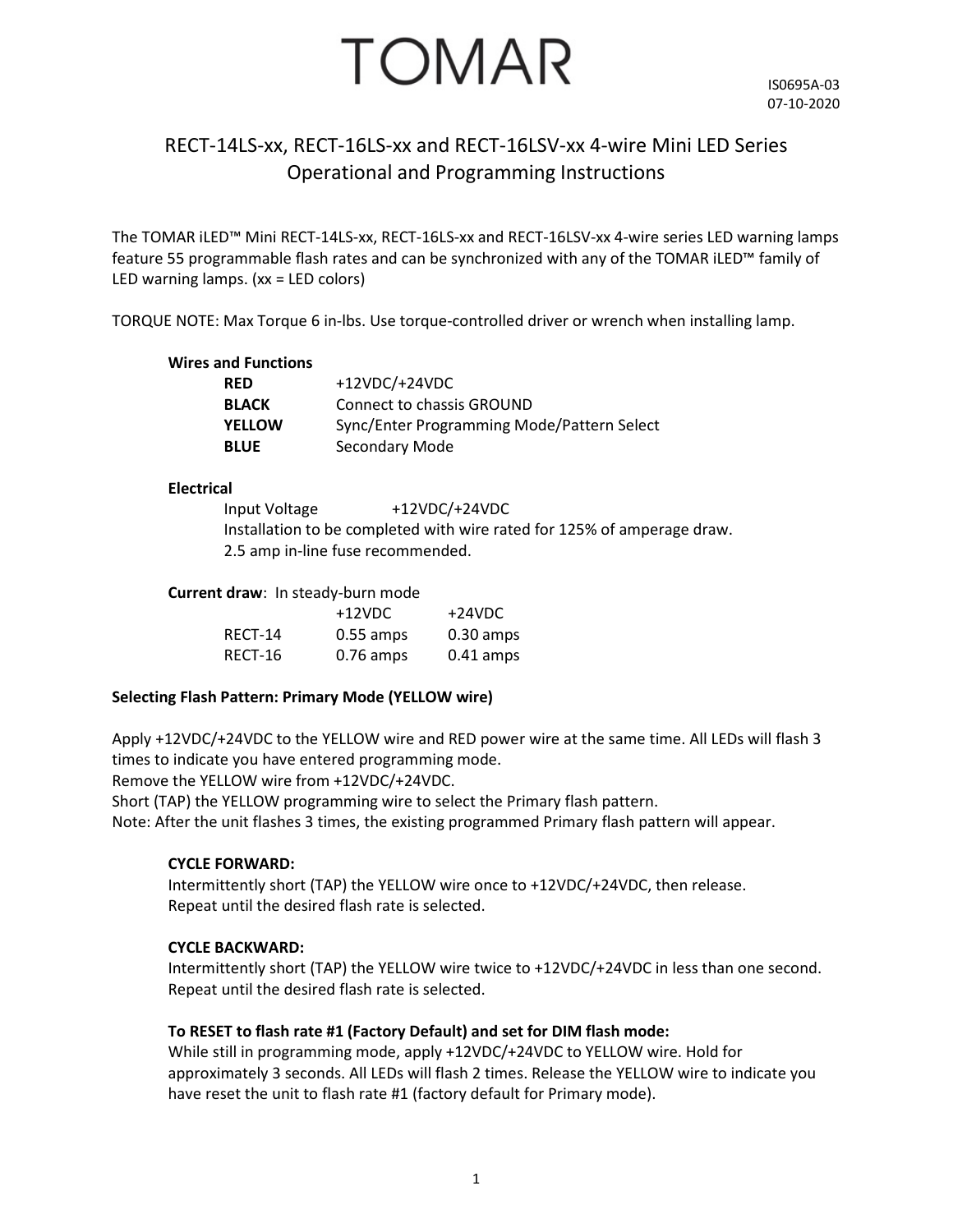TOMAR

IS0695-02 04-30-18

### RECT-14LS-xx, RECT-16LS-xx and RECT-16LSV-xx 4-wire Mini LED Series Operational and Programming Instructions

Note: If unit was in normal brightness mode, the unit will now be in Dim mode. Repeat above to place unit back into normal brightness mode.

#### **OPERATING MODE:**

Disconnect YELLOW wire from power. Restore power to unit, RED wire only. Unit will now be in normal operation mode. Note: In normal operation mode, do not connect the YELLOW wire to power or ground.

#### **Selecting Flash Pattern: Secondary Mode (BLUE + YELLOW wire)**

Apply +12VDC/+24VDC to the BLUE wire, YELLOW wire and RED power wire at the same time. All LEDs will flash 4 times to indicate you have entered programming mode. Remove the YELLOW wire from +12VDC/+24VDC. Leave the BLUE wire connected to +12VDC/+24VDC. Short (TAP) the YELLOW programming wire to select the Secondary flash pattern. Note: After the unit flashes 4 times, the existing programmed Secondary flash pattern will appear.

#### **CYCLE FORWARD:**

Intermittently short (TAP) the YELLOW wire once to +12VDC/+24VDC, then release. Repeat until the desired flash rate is selected.

#### **CYCLE BACKWARD:**

Intermittently short (TAP) the YELLOW wire twice to +12VDC/+24VDC in less than one second. Repeat until the desired flash rate is selected.

#### **To RESET to flash rate #7 (Factory Default) and SET for DIM flash mode:**

While still in programming mode, apply +12VDC/+24VDC to YELLOW wire. Hold for approximately 3 seconds. All LEDs will flash 2 times. Release the YELLOW wire to indicate you have reset the unit to flash rate #7 (factory default for Secondary mode). Note: If unit was in normal brightness mode, the unit will now be in Dim mode. Repeat above to place unit back into normal brightness mode.

#### **OPERATING MODE:**

Disconnect BLUE wire and YELLOW wire from power. Restore power to unit, RED wire only. Unit will now be in normal operation mode. Note: In normal operation mode, do not connect the YELLOW or BLUE wire to power or ground.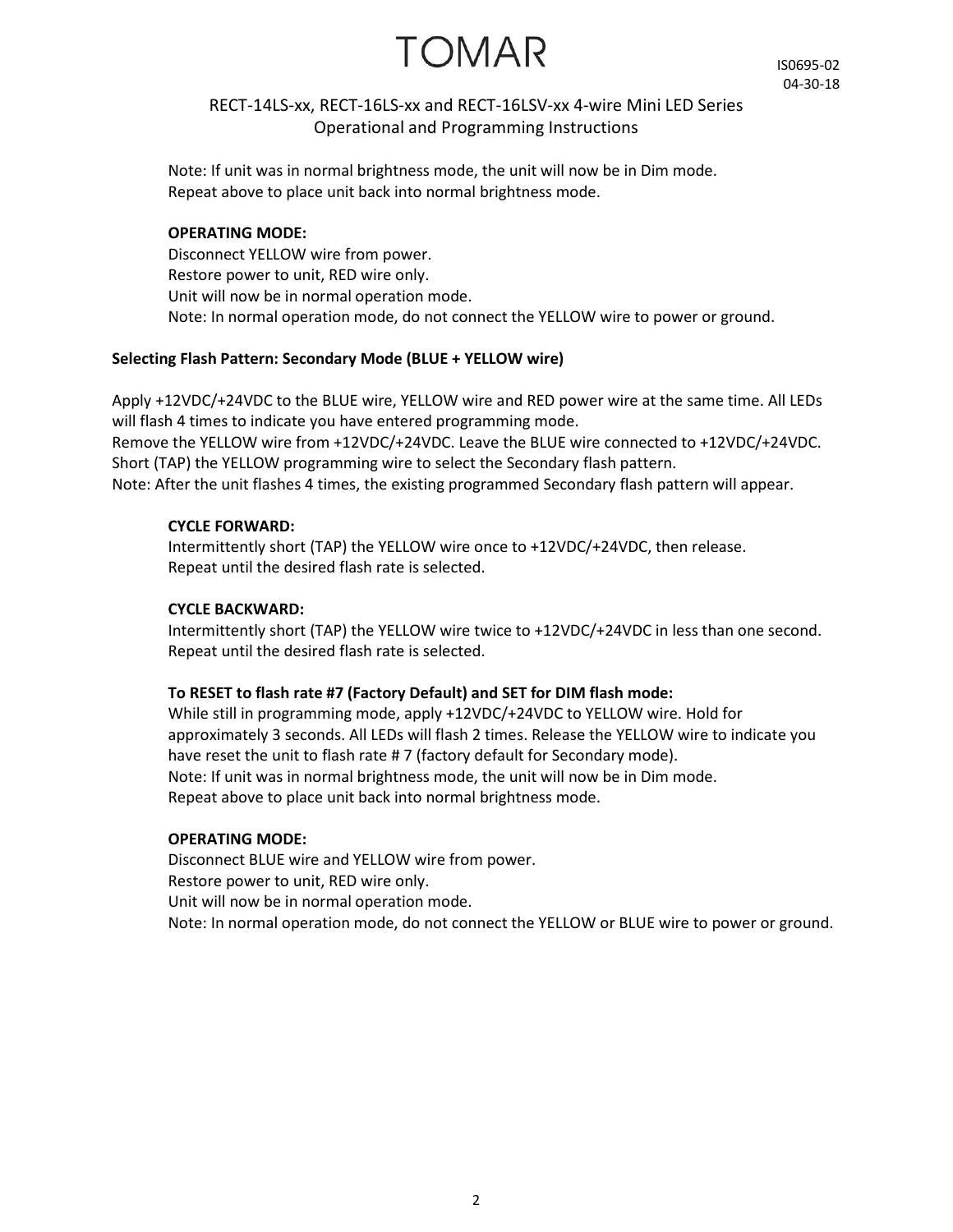# TOMAR

## RECT-14LS-xx, RECT-16LS-xx and RECT-16LSV-xx 4-wire Mini LED Series Operational and Programming Instructions

#### **Synchronizing Lamps: RECT-14LS-xx, RECT-16LS-xx, RECT-16LSV-xx**

First, select a flash pattern/rate and program each lamp to the same rate.

One flash pattern can be programmed for the Primary mode, and one for the Secondary mode. Either or both modes (Primary or Secondary) can be programmed for DIM or normal brightness operation.

If alternating lamps are desired, program one lamp to PHASE 0 and the second lamp to PHASE 1. See Flash Patterns below.

To synchronize lamps in Primary mode, connect all YELLOW wires together to a maximum of 10 RECT-14LS units, at a maximum distance of 100 feet of wire between the two furthest units. For best results connect the BLACK wire to chassis GROUND.

Note: When synchronizing lamps, YELLOW wire is for Sync mode only. Do not connect the YELLOW wires to power or ground.

To synchronize Secondary wire patterns, connect the BLUE wires to a switch. The Secondary wire pattern will override the Primary wire pattern when the BLUE wire is tied to +12VDC/+24VDC.

Switch Operation: Switch to +12VDC/+24VDC.

When the switch is activated, + 12VDC/+24VDC will be applied to the BLUE wires, and the preprogrammed Secondary wire pattern will now be selected and override the Primary wire pattern.

When the switch is OFF (no voltage to the BLUE wires), the pre-programmed Primary wire pattern will now be selected.

#### **Flash Patterns**

| $\mathbf{1}$ . | NEOBE 150 ALTERNATE            | <b>ALTERNATE</b>            | (FACTORY DEFAULT - PRIMARY)   |
|----------------|--------------------------------|-----------------------------|-------------------------------|
| 2.             | NEOBE 150 SIMULTANEOUS PHO     | SIMULTANEOUS PHASE 0        |                               |
| 3.             | NEOBE 150 COMBINATION          | ALTERNATE THEN SIMULTANEOUS |                               |
| 4.             | NEOBE 150 CALIFORNIA RED       | LAMP $2 =$ STEADY BURN      |                               |
|                | 5. NEOBE 150 SIMULTANEOUS PH1  | SIMULTANEOUS PHASE 1        |                               |
|                | 6. NEOBE 120 ALTERNATE         | ALTERNATE                   |                               |
|                | 7. NEOBE 120 SIMULTANEOUS PHO  | SIMULTANEOUS PHASE 0        |                               |
|                | 8. NEOBE 120 COMBINATION       | ALTERNATE THEN SIMULTANEOUS |                               |
|                | 9. NEOBE 120 CALIFORNIA RED    | LAMP 2 = STEADY BURN        |                               |
|                | 10. NEOBE 120 SIMULTANEOUS PH1 | SIMULTANEOUS PHASE 1        |                               |
|                | 11. NEOBE 75 ALTERNATE         | <b>ALTFRNATF</b>            |                               |
|                | 12. NEOBE 75 SIMULTANEOUS PHO  | SIMULTANEOUS PHASE 0        | (FACTORY DEFAULT - SECONDARY) |
|                | 13. NEOBE 75 COMBINATION       | ALTERNATE THEN SIMULTANEOUS |                               |
|                | 14. NEOBE 75 CALIFORNIA RED    | LAMP $2 =$ STEADY BURN      |                               |
|                | 15. NEOBE 75 SIMULTANEOUS PH1  | SIMULTANEOUS PHASE 1        |                               |